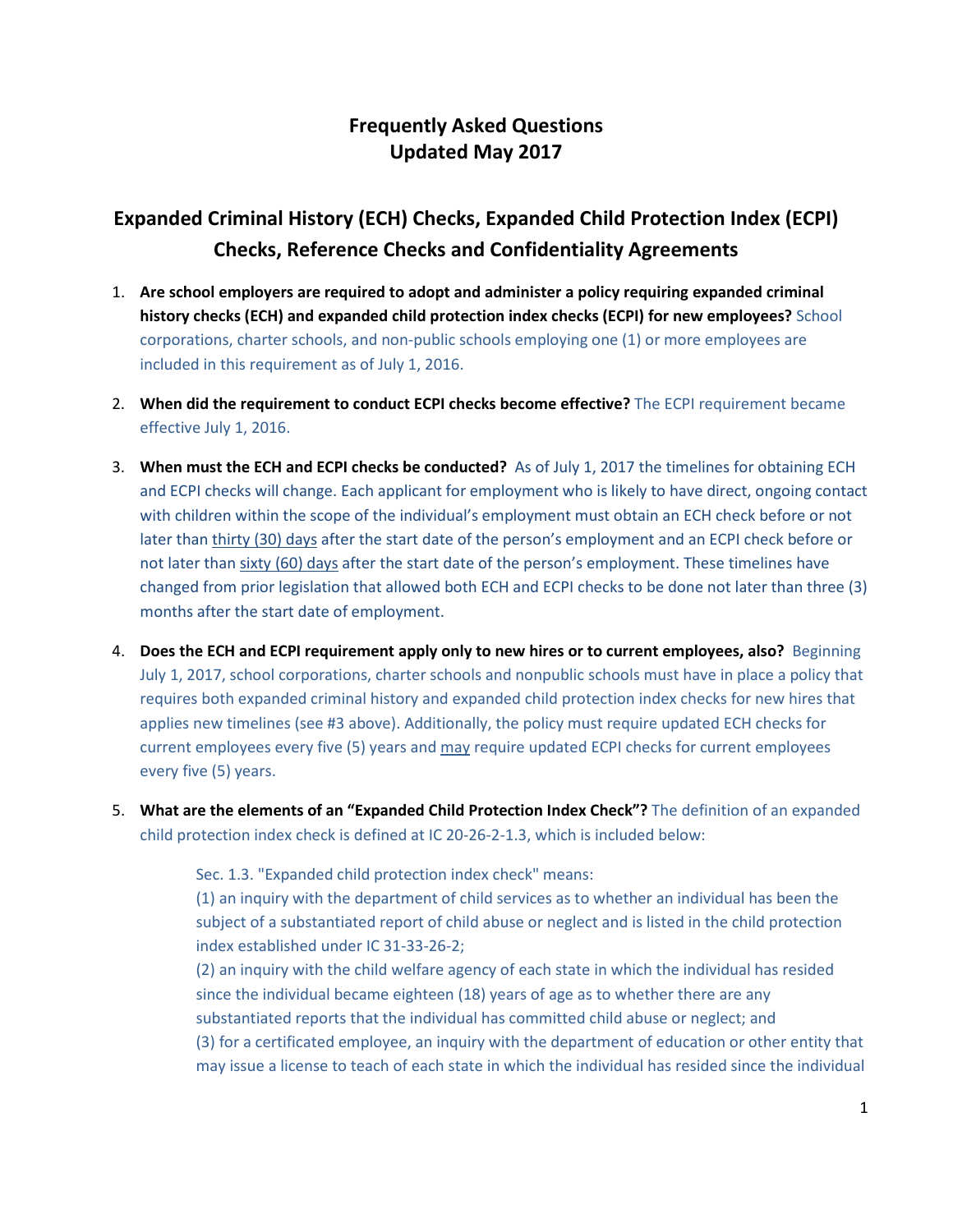became eighteen (18) years of age as to whether the individual has ever had a teaching license suspended or revoked.

6. **What are the elements of "Expanded Criminal History Check?"** The definition of "expanded criminal history check" was amended and expanded by the 2015 General Assembly, effective July 1, 2015. The definition is found at IC 20-26-2-1.5, which is included below:

> Sec.1.5. "Expanded criminal history check" means a criminal history background check of an individual that includes:

- (1) a background check by a consumer reporting agency regulated under 15 U.S.C. 1681 et seq. that does not include a written, oral, or other communication of information concerning the individual's credit score, creditworthiness, credit standing, or credit capacity, but does include a:
	- (A) verification of the applicant's identity;
	- (B) search of all names associated with the applicant;
	- (C) search of the records maintained by all counties in Indiana in which the individual who is the subject of the background check resided;
	- (D) search of the records maintained by all counties or similar governmental units in another state, if the individual who is the subject of the background check resided in another state;
	- (E) search of United States district court records from the districts in which the applicant resided;
	- (F) check of sex offender registries in every state or the national sex offender registry maintained by the United States Department of Justice; and
	- (G) multistate criminal data base search; or
- (2) a:
	- (A) national criminal history background check (as defined in IC 10-13-3-12); and
	- (B) check of:
		- (i) sex offender registries in all fifty (50) states; or
		- (ii) the national sex offender registry maintained by the United States Department of Justice.

The check described in (1) (a) above is a service provided by a private company. The check described in (2)(a)(A) above is obtained through the Indiana State Police by using IdentoGO

[\(http://www.identogo.com/Home.aspx\)](http://www.identogo.com/Home.aspx) or submitting a paper fingerprint card obtained at a local police department. (2)(a)(B) can be completed by school administrators online at <http://www.fbi.gov/hq/cid/cac/registry.htm>

7. **Why is an ECPI check necessary if a school is already conducting an expanded criminal history check?**  The ECPI check is not an inquiry of whether the individual has been convicted of any criminal activity. The ECPI check reveals whether the Department of Child Services has found an allegation of child abuse or neglect to be substantiated, meaning a preponderance of the evidence indicates that the child abuse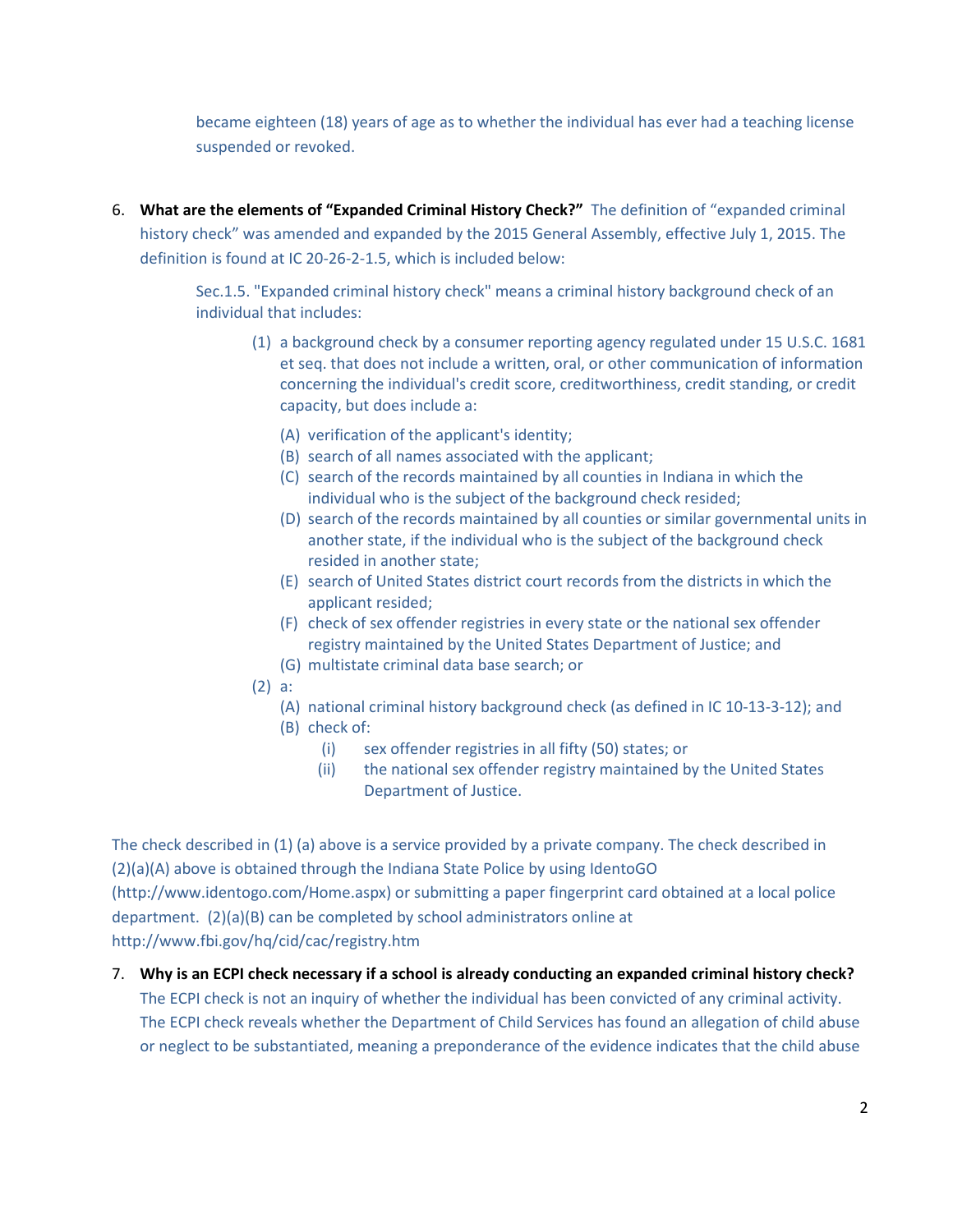or neglect has occurred. A substantiated finding will be reported if the subject of the check was found to be the perpetrator of the child abuse or neglect. See IC 31-9-2-123, definition of "substantiated."

- 8. **Are school employers required to use IdentoGO?** No. There are several vendors that provide ECH services. Because the State of Indiana has an existing contractual relationship with IdentoGO, school employers may utilize IdentoGO as well.
- 9. **Does the ECH have to include fingerprinting?** No. There are several vendors that provide expanded criminal history checks that are not based on fingerprints. If a school employer wants to use IdentoGo, that service is based on searches of the Indiana State Police Automated Fingerprint Identification System (AFIS) and the FBI's Integrated Automated Fingerprint Identification System (IAFIS). For information about IAFIS go t[o http://www.fbi.gov/hq/cjisd/iafis.htm](http://www.fbi.gov/hq/cjisd/iafis.htm)
- 10. **Does the ECH check using IdentoGO fingerprinting service and the Indiana State Police AFIS and IAFIS searches fulfill the requirements of IC 20-26-2-1.5?** The IdentoGO searches will likely pick up sex offender convictions in other states, but it does not specifically search the national sex offender registry or the sex offender registries of all 50 states. If you use IdentoGO you should also check the Indiana Sex/Violent Offender Registries at<http://www.icrimewatch.net/indiana.php> and the National Sex Offender Registry a[t http://www.nsopw.gov/](http://www.nsopw.gov/) in order to fully comply with IC 20-26-2-1.5. Access to these websites is free.
- 11. **How do I know if the services of my ECH vendor include the ECPI check required since July 1, 2016?** If you are using a private ECH vendor to conduct ECH checks you should contact your vendor to confirm that it includes the required ECPI check as of July 1, 2016. If you are currently using a fingerprint based ECH through Indiana State Police AFIS and IAFIS, you may need to assign your Human Resources office to contact other states for the ECPI checks or engage a vendor to conduct the ECPI checks. Please make sure your vendor understands that the ECPI check in Indiana **must** be completed by the Indiana Department of Child Services ("DCS"). DCS has developed a specific form for the purpose of requesting an ECPI check under IC 20-26-2-1.3, which must be sent to the DCS Central Office Background Check Unit at the address provided on the form. The form is located on the [DCS website](http://www.in.gov/dcs/2363.htm) and can be submitted to the COBCU by any person, but must be signed by the subject of the check. The form can be sent electronically by fax or scanned PDF to [doe.cpichecks@dcs.in.gov.](mailto:doe.cpichecks@dcs.in.gov) ECPI checks for states other than Indiana must be completed by the school or a vendor. California has compiled a list of the state contacts for child protective services checks, a recent version is availabl[e here](http://www.ccld.ca.gov/res/pdf/Revised%20AW_Contact_List.pdf) (dated 4/19/16). The most up-to-date list can be found on their [website.](http://www.ccld.ca.gov/AdamWalshI_2609.htm) The Indiana ECPI check will take approximately 10 business days.
- 12. **Must the governing body adopt a policy requiring ECH and ECPI checks for current employees? Can the school employer "phase in" the updated ECH checks for current employees?** As of July 1, 2017, a school employer's policy must require updated ECH checks for current employees every five (5) years; the policy may require updated ECPI checks for current employees every five (5) years. The school employer may "phase in" the updated ECH and ECPI checks, if updated ECPI checks are required, by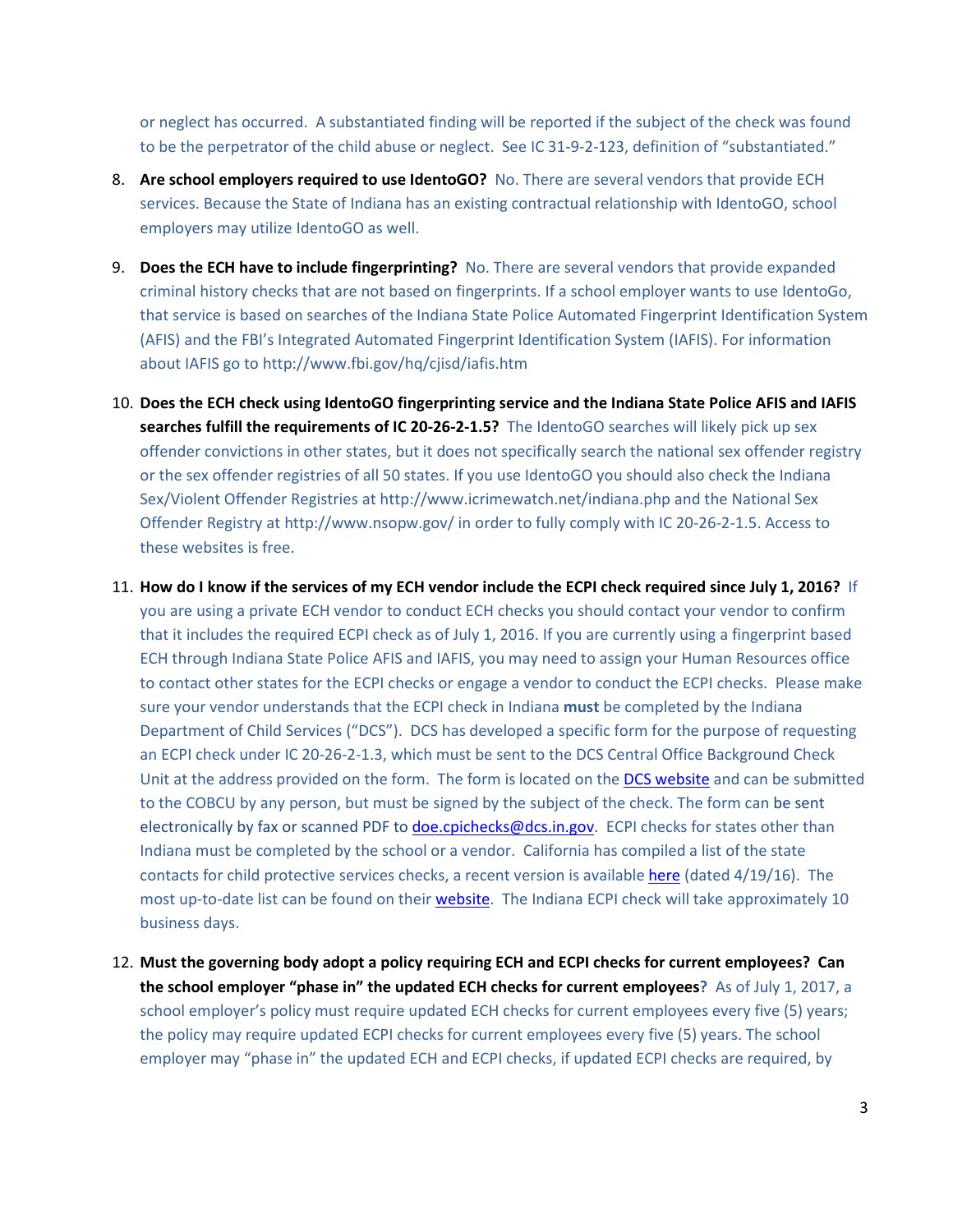annually conducting updated checks for at least one-fifth (1/5) of the number of employees who are employed by the school employer on July 1, 2017.

- 13. **Do the ECH and ECPI expanded criminal history checks apply to all employees or just teachers?** The ECH and ECPI checks are required for all employees who are likely to have direct, ongoing contact with children within the scope of the individual's employment.
- 14. **In addition to new hires made by the school employer, do the ECH and the ECPI check requirements apply to other entities?** Changes to IC 20-26-5-10(b) require that a school corporation, a charter school and a nonpublic school that employs more than one (1) employee, shall administer a policy to conduct an expanded criminal history check and an expanded child protection index check for individuals who:
	- a) apply for employment with the school corporation, charter school or nonpublic school; or apply for employment with an entity with which the school corporation contracts for services; or
	- b) seek to enter into a contract to provide services to the school corporation or are employed by an entity that seeks to enter into a contract to provide services to the school corporation,

if the individuals are likely to have direct, ongoing contact with children within the scope of their employment.

- 15. **What should a school employer do if an ECH check discloses an arrest and/or conviction?** The school administration should follow the local district or school's policy concerning what kinds of incidents and/or convictions disqualify an applicant from employment. However, the school employer's policy much prohibit the school corporation, charter school or nonpublic school from hiring a person (not limited to licensed educators) who has been convicted of an offense under IC 20-28-5-8(c) (felonies that require permanent license revocation), unless the conviction has been reversed, vacated or set aside on appeal. In addition, administrators are encouraged to contact the Department of Education's Office of Legal Affairs if you believe that an incident reported on an expanded criminal history check is or could be grounds for revocation or suspension of a license, or is evidence of immorality, misconduct in office, incompetency, or willful neglect of duty so the DOE may undertake further investigation.
- 16. **What should a school employer do if an ECPI check discloses that the individual has been the subject of a substantiated report of child abuse or neglect?** The school administration should follow the district or school's local policy concerning what constitutes disqualification for employment. IC 20-26-5-11(d) provides that a school employer or entity may use information obtained through an ECPI check concerning an individual being the subject of a substantiated report of child abuse or neglect as grounds not to employ or contract with the individual.
- 17. **If there is a cost to the ECH or ECPI who is responsible?** The law states the applicant is responsible for all costs associated with obtaining the expanded criminal history check and the expanded child protection index check unless the school corporation, charter school or nonpublic school agrees to pay the costs. Additionally, an applicant or employee may not be required by a school corporation, charter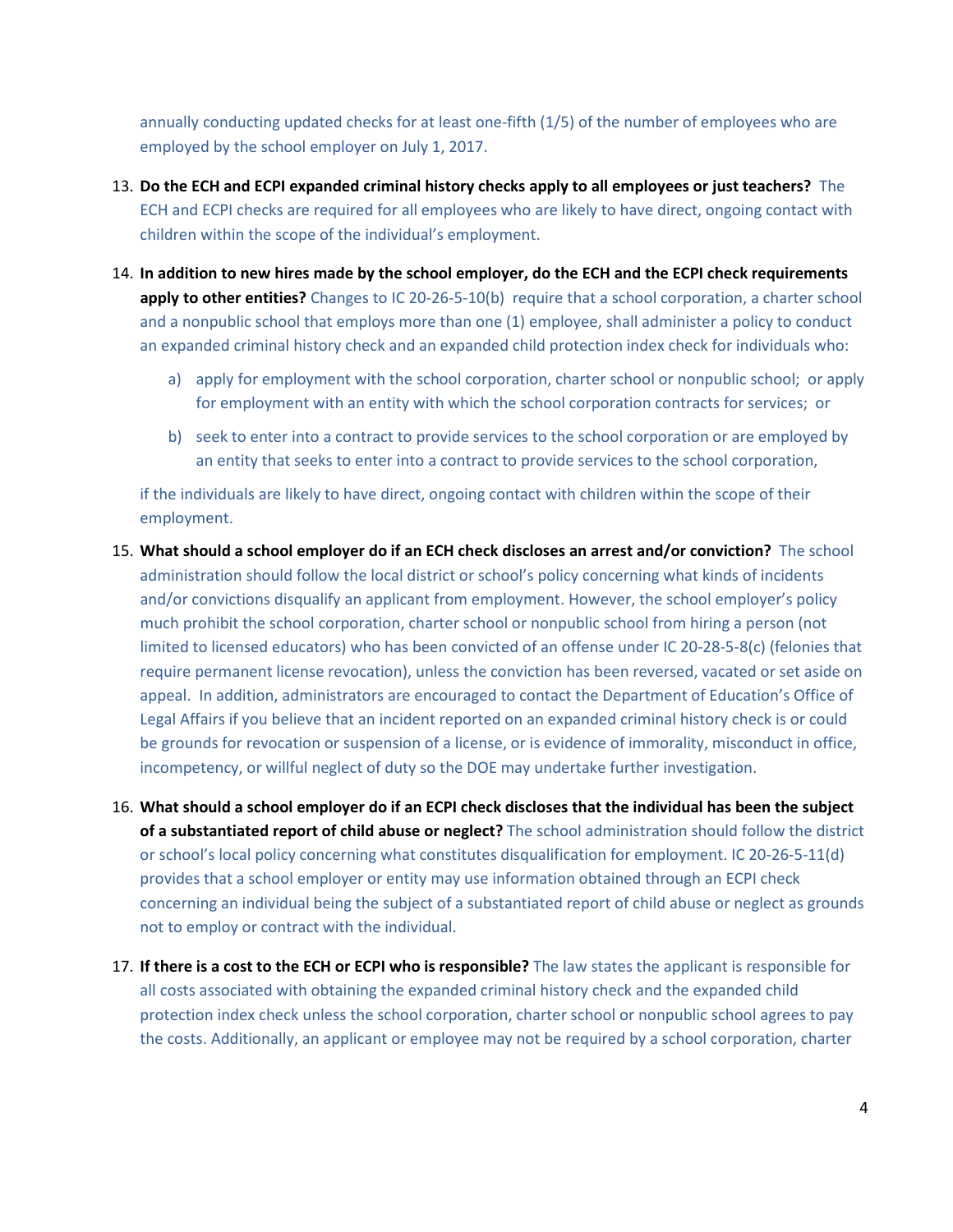school, or nonpublic school to obtain an expanded criminal history check more than one (1) time during a five (5) year period." IC 20-26-5-10(c).

A school employer may agree to pay the costs associated with obtaining updated expanded criminal history checks for current employees every five (5) years.

If the school employer's policy requires employees to obtain an updated ECPI check every five (5) years, the employee may not be required to pay the costs of obtaining the updated ECPI check.

18. **An applicant or employee may not be required to obtain an ECH or ECPI check more than one (1) time during a five (5) year period, but can the school employer obtain a limited criminal history and/or an ECH check and an ECPI check during the intervening 4 years?** Yes. A school corporation, charter school or nonpublic school may obtain an ECH or an ECPI at any time if the school employer has reason to believe that the applicant or employee is the subject of a substantiated report of child abuse or neglect or has been charged with or convicted of a crime listed in IC 20-26-5-11(b), as long as the ECH and/or ECPI checks can be completed without effort or cost by the applicant or employee, unless five (5) years have passed since the individual's previous ECH or ECPI check.

There is no prohibition against the school employer obtaining, or requiring an applicant or employee to obtain, a limited criminal history at any time.

- 19. **Does conducting the ECH and the ECPI checks take the place of checking references prior to employment?** No. The ECH and ECPI checks should only be two elements of your pre-employment process. New legislative language effective July 1, 2017 requires each school corporation, charter school and nonpublic school that employs one (1) or more employees to adopt a policy requiring the school employer to contact employment references and, if applicable, the most recent employer provided by the prospective employee, before the school corporation, charter school, or nonpublic school may hire the prospective employee. See IC 20-26-5-10.5.
- 20. **Does the ECH and ECPI check requirement apply to substitute teachers, teachers on temporary contracts, food service workers, office staff, janitorial and maintenance staff, etc.?** The requirement applies to all new hires "who are likely to have direct, ongoing contact with children within the scope of their employment," regardless of whether the individuals are certified or noncertified staff.
- 21. **Is a teacher still required to submit an LCH to obtain an initial license or to renew or professionalize a license?** No, not since July 1, 2009.
- 22. **How does the ECH and ECPI check requirement apply to volunteers and lay coaches?** You should continue to follow your local governing body policy relative to background checks for volunteers, volunteer coaches and other unpaid community "helpers" in your schools or at school sponsored activities. If the governing body wishes to apply the expanded criminal history check and expanded child protection index check requirements to those individuals as well, the governing body has the authority to change its local policy accordingly.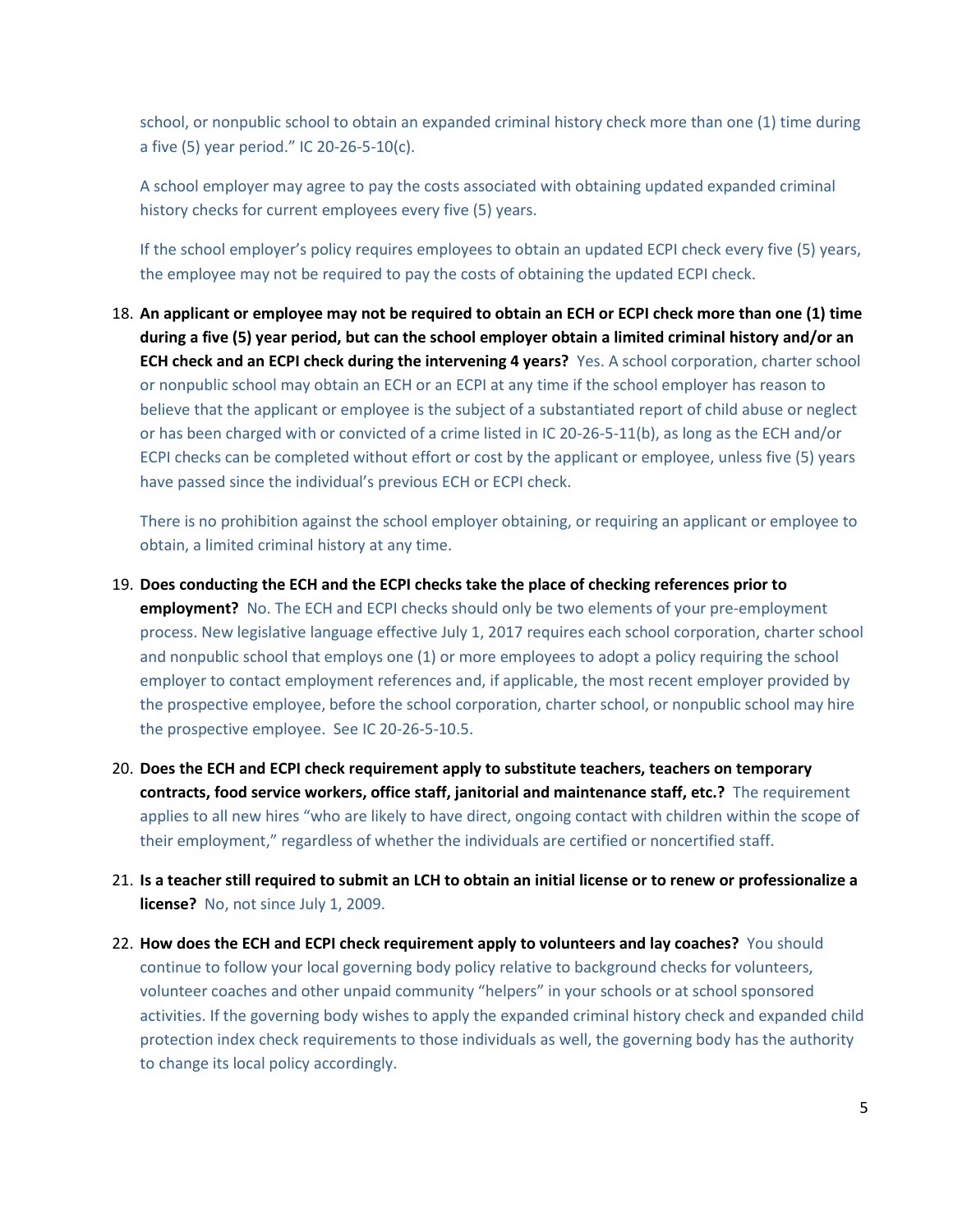- 23. **How does the requirement for ECH and ECPI checks for new hires impact teacher candidates from colleges and universities who are placed in schools for student teaching, observations, and other clinical experiences?** There is no state requirement related to criminal history checks or expanded child protection index checks prior to clinical experience placements for teacher preparation pre-service candidates. Those requirements are determined by partnership agreements between P-12 schools and institutions of higher education.
- 24. **What if an applicant has already been hired and the ECH check is returned with a "dirty" or "not qualified" result or the ECPI check returns a substantiated report of child abuse or neglect?** The Department of Education strongly encourages you to have an ECH and ECPI check in hand prior to recommending an applicant for employment. However, an applicant can also be hired pending or conditioned on successful fulfillment of all pre-employment conditions, which would include a "clean" ECPI check and a "clean" or "qualified" ECH result. If, after starting employment, the ECH check disqualifies the applicant/new employee then the employment relationship can be terminated without further process as long as such is consistent with local policies. IC 20-26-5-11(d) provides that a school employer or entity may use information obtained through an ECPI check concerning an individual being the subject of a substantiated report of child abuse or neglect as grounds not to employ or contract with the individual.
- 25. **If a school employee is convicted of a crime or is subject to a substantiated report of child abuse or neglect while employed, is there a duty to self-report?** Yes. IC 20- 26-5-11(c) requires an individual employed by a school corporation, charter school or an entity with which the school corporation contracts for services and that has employees who are likely to have direct, ongoing contact with children within the scope of the employees' employment to report to the governing body of the school corporation or school if the individual is convicted of one of the listed crimes during the course of the individual's employment. Additionally, IC 20-26-5-11(e) requires that an individual employed by a school corporation, charter school or entity (as previously described) shall notify the governing body of the school corporation or school if, during the course of the individual's employment, the individual is subject to a substantiated report of child abuse or neglect.
- 26. **If my school corporation, charter school, or nonpublic school that employs one (1) or more employees is aware of a substantiated report of child abuse or neglect for a current or former employee, can I disclose that information in an employment reference to a prospective school employer?** Yes. Regardless of any confidentiality agreement entered into by a school corporation, charter school or nonpublic school that employs one (1) or more employees and an employee of the school, a school that receives a request for an employment reference from another school for a current or former employee shall disclose to the requesting school any incident known by the school in which the employee committed an act resulting in a substantiated report of abuse or neglect under IC 31-6 (before repeal) or IC 31-33. Please consult your school attorney.
- 27. **What information cannot be disclosed in an employment reference?** Any information regarding a report on a current or former employee that was unsubstantiated by the Indiana Department of Child